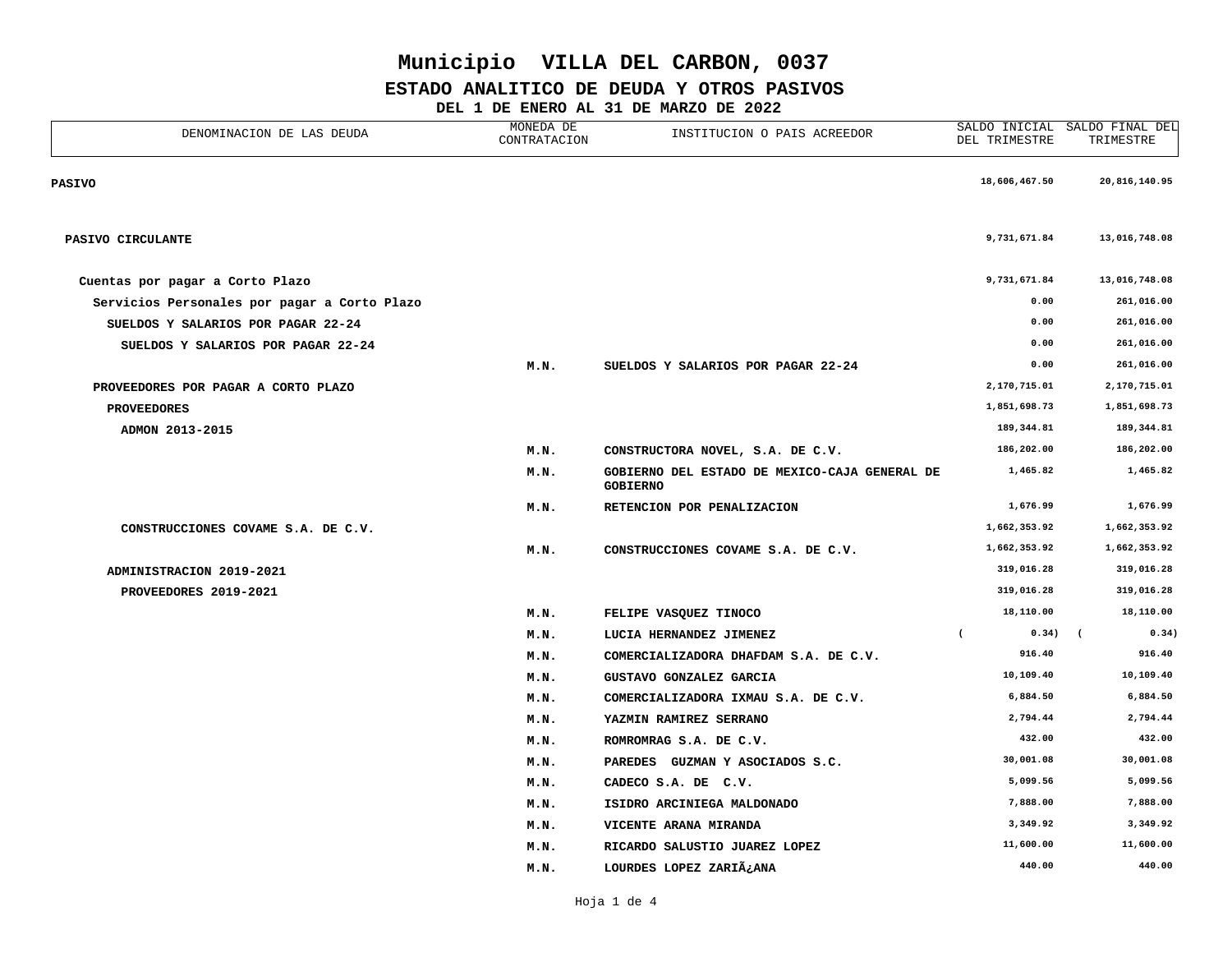### **ESTADO ANALITICO DE DEUDA Y OTROS PASIVOS**

### **DEL 1 DE ENERO AL 31 DE MARZO DE 2022**

| DENOMINACION DE LAS DEUDA                            | MONEDA DE<br>CONTRATACION | INSTITUCION O PAIS ACREEDOR                                                |                | DEL TRIMESTRE   |                | SALDO INICIAL SALDO FINAL DEL<br>TRIMESTRE |
|------------------------------------------------------|---------------------------|----------------------------------------------------------------------------|----------------|-----------------|----------------|--------------------------------------------|
|                                                      | M.N.                      | ARQCOPROTECCIÿN PERIMETRAL, S.A. DE C.V.                                   |                | 88,547.12       |                | 88,547.12                                  |
|                                                      | M.N.                      | IVONNE RAMIREZ LINAREZ                                                     |                | 600.00          |                | 600.00                                     |
|                                                      | M.N.                      | SGG INFRAESTRUCTURA Y CONSTRUCCION S.A. DE<br>c.v.                         |                | 60,000.00       |                | 60,000.00                                  |
|                                                      | M.N.                      | ANDREA SOTO VEGA                                                           |                | 41,760.00       |                | 41,760.00                                  |
|                                                      | M.N.                      | JULIA ITZAMA RUIZ LUGO                                                     |                | 127.60          |                | 127.60                                     |
|                                                      | M.N.                      | SERGIO GARY LOPEZ AGUILAR                                                  |                | 14,993.00       |                | 14,993.00                                  |
|                                                      | M.N.                      | FRANCISCO JAVIER JACOME MIRANDA                                            |                | 5,376.00        |                | 5,376.00                                   |
|                                                      | M.N.                      | EMMANUEL ZURISADAI BELMONT ARELLANO                                        |                | 2,122.80        |                | 2,122.80                                   |
|                                                      | M.N.                      | LUCILA CRUZ MOLINA                                                         |                | 7,864.80        |                | 7,864.80                                   |
|                                                      | M.N.                      | SUPER SERVICIO DE VILLA DEL CARBON, S.A. DE<br>c.v.                        |                | 0.00            |                | 7,702.00                                   |
|                                                      | M.N.                      | DI ASESORES INTEGRALES EN AI, S. DE R.L. DE<br>c.v.                        |                | 0.00            | $\sqrt{2}$     | 7,702.00)                                  |
| Retenciones y Contribuciones por pagar a Corto Plazo |                           |                                                                            |                | 7,623,500.75    |                | 10,647,560.99                              |
| RETENCIONES A FAVOR DE TERCEROS POR PAGAR            |                           |                                                                            | $\left($       | 316,432.03)     |                | 4,306,878.21                               |
| IMPUESTOS Y RETENCIONES POR PAGAR                    |                           |                                                                            | $\overline{ }$ | 316,432.03)     |                | 4,306,878.21                               |
| RETENCIONES DE ISSEMYM                               |                           |                                                                            |                | 0.00            |                | 2,078,651.16                               |
|                                                      | M.N.                      | ISSEMYM RETENCIONES DE CUOTAS PARA FONDO<br>SOLIDARIO DE REPARTO           |                | 0.00            |                | 1,006,217.00                               |
|                                                      | M.N.                      | PARA EL<br>ISSEMYM RETENCIONES<br><b>CUOTAS</b><br>DE<br>SERVICIO DE SALUD |                | 0.00            |                | 763,848.16                                 |
|                                                      | M.N.                      | SISTEMA DE CAPILALIZCION INDIVIDUAL                                        |                | 0.00            |                | 207,143.00                                 |
|                                                      | M.N.                      | CUOTA VOLUNTARIA S.C.I.                                                    |                | 0.00            |                | 2,500.00                                   |
|                                                      | M.N.                      | CREDITO A CONSUMO 5565                                                     |                | 0.00            |                | 88,783.00                                  |
|                                                      | M.N.                      | SEGURO DE VIDA INBURSA 5476                                                |                | 0.00            |                | 9,972.00                                   |
|                                                      | M.N.                      | SEGURO DE ACCIDENTES                                                       |                | 0.00            |                | 188.00                                     |
| IMPUESOS Y RETENCIONES POR PAGAR                     |                           |                                                                            |                | 0.00            |                | 2,546,677.08                               |
|                                                      | M.N.                      | RETENCIONES DE I.S.P.T                                                     |                | 0.00            |                | 2,545,659.00                               |
|                                                      | M.N.                      | 10% SOBRE HONORARIOS (I.S.R.)                                              |                | 0.00            |                | 1,018.08                                   |
| CUOTAS SINDICALES                                    |                           |                                                                            |                | 0.00            | $\epsilon$     | 18.00)                                     |
|                                                      | M.N.                      | CUOTAS SINDICALES                                                          |                | 0.00            | $\left($       | 46.00)                                     |
|                                                      | M.N.                      | FONDO DE RESISTENCIA                                                       |                | 0.00            |                | 28.00                                      |
| PENSION ALIMENTICIA                                  |                           |                                                                            |                | 0.00            | $\overline{ }$ | 2,000.00)                                  |
|                                                      | M.N.                      | PENSION ALIMENTICIA                                                        |                | 0.00            | $\sqrt{2}$     | 2,000.00)                                  |
| <b>RETENCIONES</b>                                   |                           |                                                                            | $\overline{ }$ | $316, 432.03$ ( |                | 316,432.03)                                |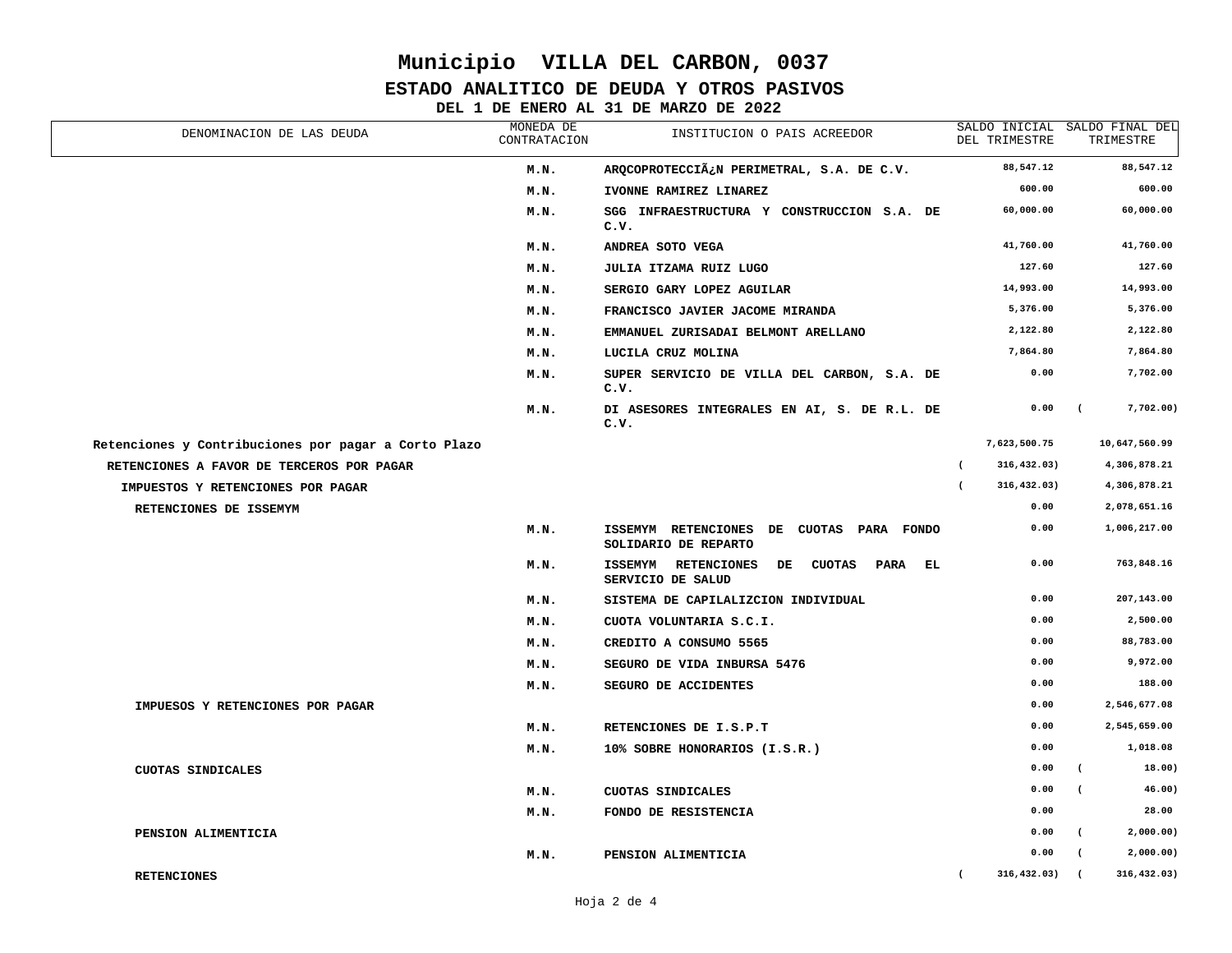### **ESTADO ANALITICO DE DEUDA Y OTROS PASIVOS**

**DEL 1 DE ENERO AL 31 DE MARZO DE 2022**

| MONEDA DE<br>DENOMINACION DE LAS DEUDA<br>INSTITUCION O PAIS ACREEDOR<br>CONTRATACION |      | DEL TRIMESTRE                                                                  |                | SALDO INICIAL SALDO FINAL DEL<br>TRIMESTRE |            |              |
|---------------------------------------------------------------------------------------|------|--------------------------------------------------------------------------------|----------------|--------------------------------------------|------------|--------------|
|                                                                                       | M.N. | RETENCIONES DE ISPT                                                            | $\overline{ }$ | 465,944.90)                                |            | 465,944.90)  |
|                                                                                       | M.N. | <b>IMPUESTO</b><br>AL.<br>3%<br>SOBRE<br><b>EROGACIONES</b><br><b>PERSONAL</b> |                | 114,039.00                                 |            | 114,039.00   |
|                                                                                       | M.N. | RETENCION ISR 10% ARRENDAMIENTO 2016-2018                                      |                | 861.63                                     |            | 861.63       |
|                                                                                       | M.N. | APORTACIONES POR SERVICIOS AMBIENTALES                                         |                | 34,612.24                                  |            | 34,612.24    |
| RETENCIONES Y CONTRIBUCIONES POR PAGAR A CORTO PLAZO                                  |      |                                                                                |                | 7,939,932.78                               |            | 6,340,682.78 |
| RETENCIONES Y CONTRIBUCIONES 2019-2021                                                |      |                                                                                |                | 7,939,932.78                               |            | 6,340,682.78 |
| RETENCIONES Y CONTRIBUCIONES 2019-2021                                                |      |                                                                                |                | 7,939,932.78                               |            | 6,340,682.78 |
|                                                                                       | M.N. | RETENCIONES DE ISPT                                                            |                | 5,028,842.00                               |            | 3,429,592.00 |
|                                                                                       | M.N. | RETENCION DE ISR HONORARIOS                                                    |                | 14,717.04                                  |            | 14,717.04    |
|                                                                                       | M.N. | 3% IMPUESTO SOBRE EROGACIONES 2019-2021                                        |                | 2,845,075.00                               |            | 2,845,075.00 |
|                                                                                       | M.N. | APORTACIONES POR SERVICIOS AMBIENTALES 2019-<br>2021                           |                | 17,866.00                                  |            | 17,866.00    |
|                                                                                       | M.N. | RETENCION ISR ARRENDAMIENTO 2019-2021                                          |                | 33,433.68                                  |            | 33,433.68    |
|                                                                                       | M.N. | 2% SERVICIOS DE CONTROL FEFOM Y PAD                                            | $\overline{ }$ | $0.95)$ (                                  |            | 0.95)        |
|                                                                                       | M.N. | .5% (5 AL MILLAR) CMIC. FEFOM Y PAD                                            |                | 0.01                                       |            | 0.01         |
| Otras Cuentas por pagar a Corto Plazo                                                 |      |                                                                                | $\epsilon$     | 62,543.92)                                 | $\sqrt{2}$ | 62,543.92)   |
| ADMON 2019-2021                                                                       |      |                                                                                | $\epsilon$     | $62,543.92)$ (                             |            | 62,543.92)   |
| ADMON 2019-2021                                                                       |      |                                                                                | $\epsilon$     | 62,543.92) (                               |            | 62,543.92)   |
| <b>ISSEMYM</b>                                                                        |      |                                                                                | $\epsilon$     | $62,543.92)$ (                             |            | 62,543.92)   |
|                                                                                       | M.N. | <b>ISSEMYM</b>                                                                 |                | 62,543.92) (                               |            | 62,543.92)   |
| PASIVO NO CIRCULANTE                                                                  |      |                                                                                |                | 8,874,795.66                               |            | 7,799,392.87 |
| Documentos por pagar a Largo Plazo                                                    |      |                                                                                |                | 8,874,795.66                               |            | 7,799,392.87 |
| Documentos Comerciales por pagar a Largo Plazo                                        |      |                                                                                |                | 8,874,795.66                               |            | 7,799,392.87 |
| DOCUMENTOS POR PAGAR A LARGO PLAZO                                                    |      |                                                                                |                | 8,874,795.66                               |            | 7,799,392.87 |
| INSTITUCIONES FINANCIERAS, CONTRATISTAS O PROVEEDOR                                   |      |                                                                                |                | 8,874,795.66                               |            | 7,799,392.87 |
|                                                                                       | M.N. | <b>BANOBRAS</b>                                                                |                | 8,874,795.66                               |            | 7,799,392.87 |